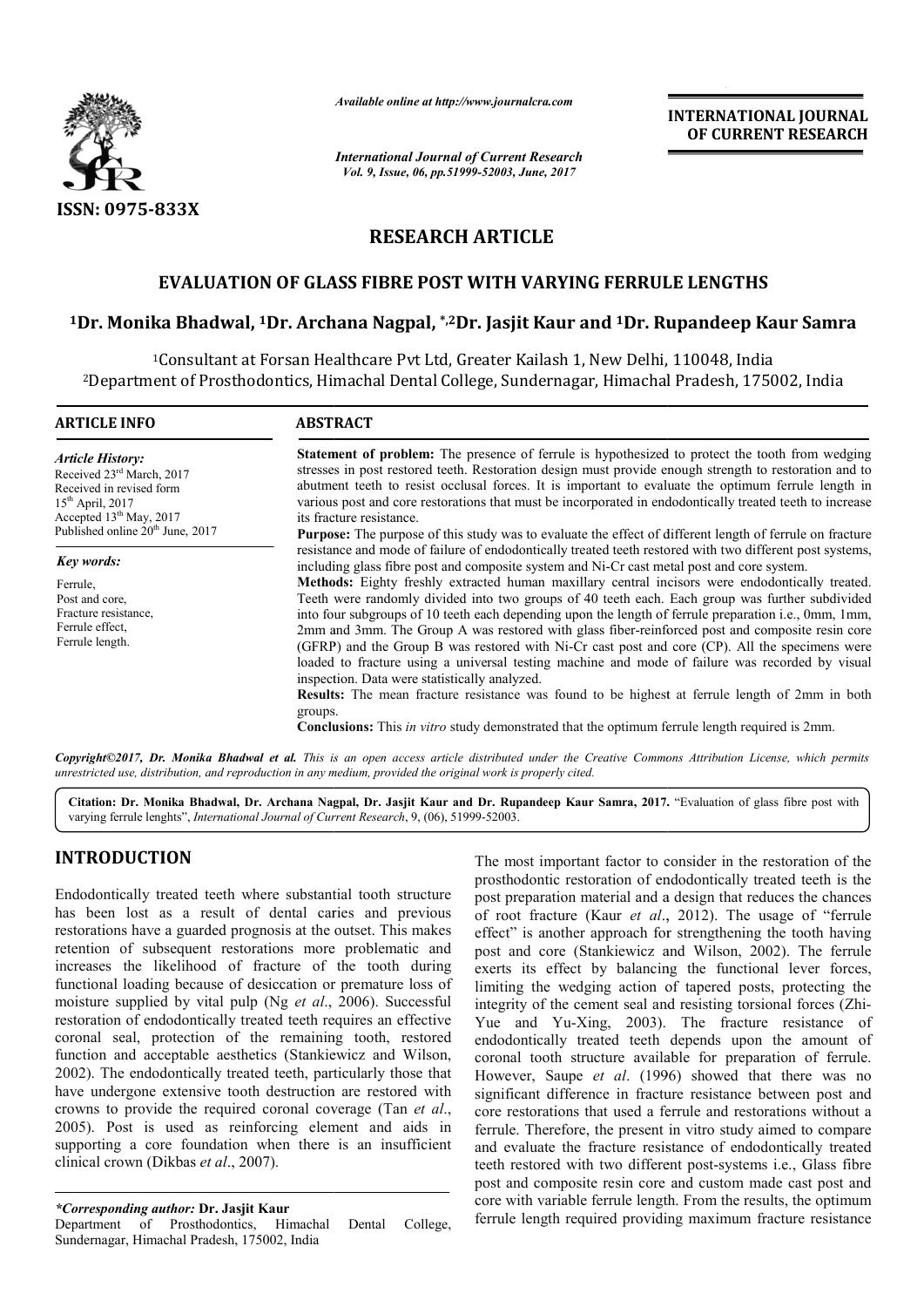to endodontically treated teeth restored with the two post and core systems was inferred.

## **MATERIALS AND METHODS**

Eighty intact maxillary central incisor teeth having coronal length of approximately 10 mm and minimum root length of 13 mm were selected. The teeth were cleaned for any root deposits and stored in artificial saliva at room temperature until used for study. Endodontic treatment of the selected teeth was completed as A#15-50 using rotary instrumentation and conventional step back technique and each canal was obturated by lateral condensation technique using gutta-percha cones (Akkayan, 2004; Dikbas *et al*., 2007). The endodontically treated teeth were randomly divided into two groups i.e., Group A and Group B of 40 teeth each. Teeth in Group A was restored with glass fibre-reinforced post (Rely $X^{TM}$  3M ESPE US) and composite resin core (Paracore, Coltene) and teeth in Group B was restored with custom made Ni-Cr cast post and core (Wirolloy, Bego Germany). Depending upon different ferrule length preparation i.e., 0mm, 1mm, 2mm and 3mm, each group was further subdivided into four subgroups of 10 teeth each. Thus subgroups  $A_0$ ,  $A_1$ ,  $A_2$ ,  $A_3$  and  $B_0$ ,  $B_1$ ,  $B_2$ ,  $B_3$ were formed based at varying length of ferrule preparation. All the prepared teeth were decoronated horizontally at CEJ perpendicular to long axis of teeth in subgroup  $A_0$  and  $B_0$ . For subgroups  $A_1$ ,  $A_2$ , and  $A_3$  in Group A and  $B_1$ ,  $B_2$  and  $B_3$  in Group B, the prepared teeth was decoronated to flat plane at a height of 1mm, 2mm and 3mm incisal to cementoenamel junction to incorporate ferrule of height 1 mm, 2 mm and 3 mm respectively. The dimensions were checked with the help of a graduated periodontal probe (William's probe).

Group A (GFR) special drills supplied with the kit, were used to prepare post space, leaving 3 mm apical seal in the root canal. Prepared post space was evaluated with the radiograph. (GFRP), the prefabricated glass fiber posts were cemented with adhesive resin cement (3M) ESPE. Then it was light cured for 40 sec to achieve complete polymerization. Core build up was done with (Paracore, Coltene). The preformed polyester matrix was filled with the core build up material placed on the specimen. Each increment was light cured for 60 sec. It was finished to the final core height of 6 mm and bucco-lingual and mesio-distal dimensions corresponding to that of the tooth, with the help of composite finishing kit. For Group B (CP), Peeso reamers (#1-6, Mani Japan) were used to prepare the post space. Wax pattern for cast post and core was prepared. Paper pin was roughened and dipped in molten blue inlay wax and inserted into the canal. Incremental addition of wax was done to make a post pattern. The core was built up to achieve a desired core height of 6 mm, and bucco-lingual and mesiodistal dimensions 1.5 mm less than to the corresponding total bucco-lingual and mesio-distal dimensions of the specimen. The post and core wax pattern was sprued and invested. Casting was done with Ni-Cr alloy (Wiron-99, Bego, USA) and casting of post and core were obtained and finished. The cast post was placed in the canal to check its fit and was cemented with adhesive resin cement. The cementation of GFRP was done in a similar way. Then core build up done and finished with the help of composite finishing kit. Crown pattern were prepared with blue inlay wax and then casting is done in Ni-Cr alloy (Wiron-99, Bego, USA). The castings were retrieved and finished .The cementation of crown was done with adhesive resin cement. The root surface of each specimen was coated with a layer of Addition silicone Type I- regular viscosity,

polyvinyl siloxane impression material to simulate periodontal ligament (Zhang *et al*., 2015). The teeth were embedded in chemical cure acrylic resin with mid-facial extent of the CEJ located 2 mm coronal to the flat surface of acrylic resin and held under digital pressure until material was set (Evangelinaki *et al*., 2013). The specimens were tested using the Universal Testing Machine (Tinius Olsen H50KS). A metal jig was fabricated having the provision for holding acrylic resin block that oriented the specimen at an angle of 135 degree to the load application tip of the attachment tool. The load was applied on the palatal surface of cast crown, 3mm from incisal edge, at an angle of  $135<sup>0</sup>$  to the long axis of the root at crosshead speed of 2mm/min until failure occurred (Sendhilnathan and Nayar, 2008) (Fig. 1). Mean failure load in Newton was calculated using one-way ANOVA and Tukey's post-hoc test. The level of significance for the present study was fixed at 0.05. Each sample was then removed from the acrylic resin block and mode of failure was noted.



**Fig 1. Load application on tooth at 135<sup>0</sup> along the long axis of the tooth sample**

### **RESULTS**

The mean fracture resistance was found to be highest at ferrule height of 2mm in both groups. The highest mean fracture resistance of group B was 999.40N at 2mm of ferrule followed 975.60N at 3mm, 685.7N at 1mm and 592.90N when no ferrule was incorporated in it. In group A highest fracture resistance was found to be 606.6N at 2 mm ferrule followed by 589.4N at 3mm ferrule, 422N at 1 mm and 310N when no ferrule was incorporated in it. The fracture resistance of group A and group B was shown in Table 1. The fracture resistance of group A was lower than the group B in their respective subgroups. In both groups there was significant increase in mean fracture resistance when ferrule length was increased up to 2mm. However, p-value  $> 0.05$  was not significant when ferrule length was increased from 2mm to 3mm as shown in Table 2 & 3.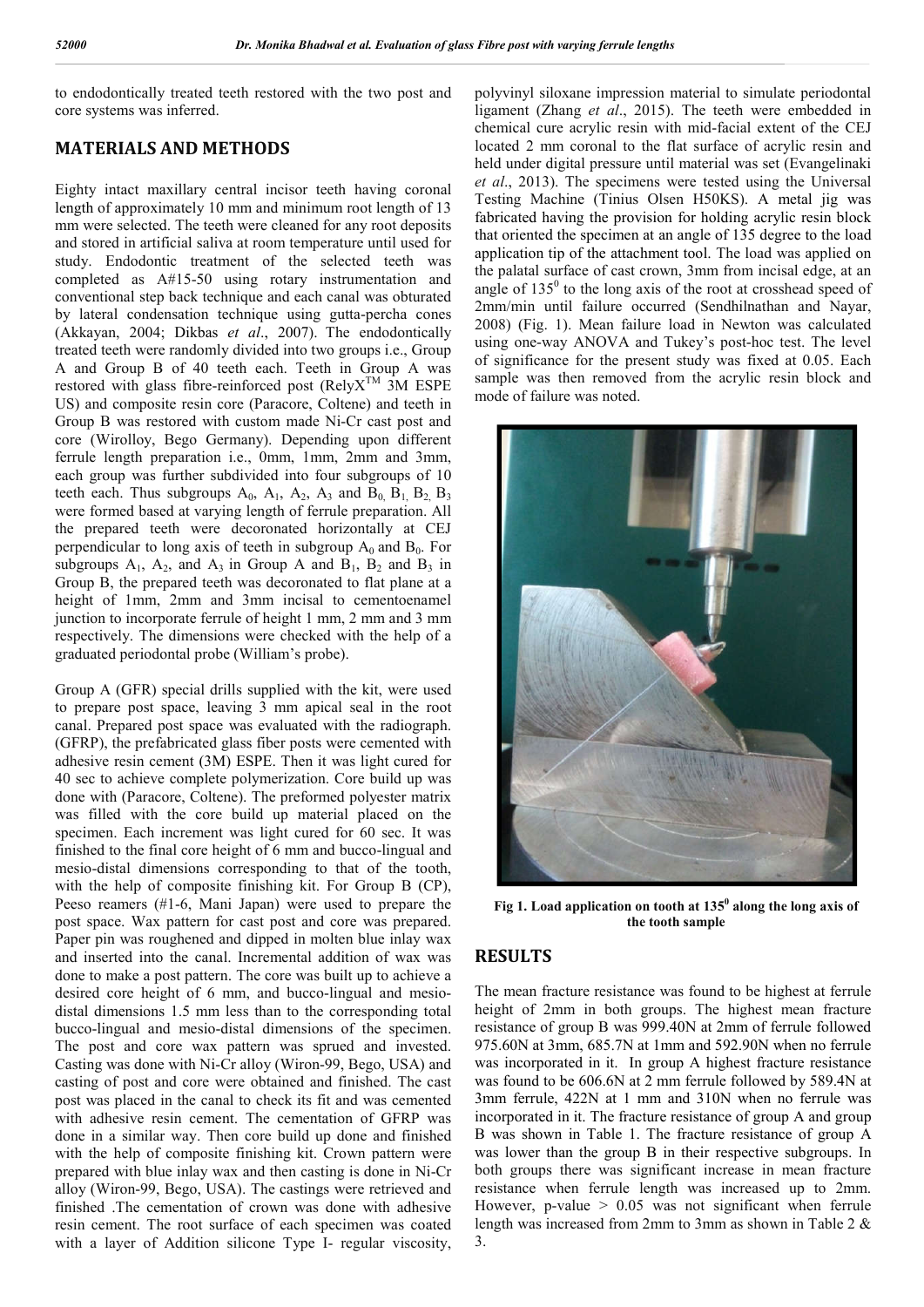#### **Table 1. Fracture resistance of various ferrule lengths in Group A restored with glass fibre post and composite core and group B restored with cast metal post and core**

| Ferrule length |     | Mean fracture resistance of group A | Mean fracture resistance of group B |
|----------------|-----|-------------------------------------|-------------------------------------|
| 0 mm           |     | 310                                 | 592.90                              |
| mm             | l O | 422                                 | 685.70                              |
| 2 mm           | 10  | 606.6                               | 999.40                              |
| 3 mm           | 10  | 589.4                               | 975.60                              |

**Table 2. Multiple comparison of fracture resistance of various ferrule lengths in group A**

|                 |                | Mean Difference         | p-value | 95% Confidence Interval |             |  |  |
|-----------------|----------------|-------------------------|---------|-------------------------|-------------|--|--|
|                 |                |                         |         | Lower Bound             | Upper Bound |  |  |
| $0 \text{ mm}$  | mm             | $-112.000^*$            | $.000*$ | $-136.07$               | $-87.93$    |  |  |
| 0 <sub>mm</sub> | 2 mm           | $-296.600^*$            | $.000*$ | $-320.67$               | $-272.53$   |  |  |
| 0 <sub>mm</sub> | $3 \text{ mm}$ | $-279.400^*$            | $.000*$ | $-303.47$               | $-255.33$   |  |  |
| l mm            | 2 mm           | $-184.600*$             | $.000*$ | $-208.67$               | $-160.53$   |  |  |
| l mm            | $3 \text{ mm}$ | $-167.400$ <sup>*</sup> | $.000*$ | $-191.47$               | $-143.33$   |  |  |
| 2mm             | 3 mm           | 17.200                  | .236    | $-6.87$                 | 41.27       |  |  |

**Table 3. Multiple comparison of fracture resistance of various ferrule lengths in group B**

|                |                | Mean Difference |         | 95% Confidence Interval |             |  |  |
|----------------|----------------|-----------------|---------|-------------------------|-------------|--|--|
|                |                | p-value         |         | Lower Bound             | Upper Bound |  |  |
| $0 \text{ mm}$ | mm             | $-92.800$       | $.000*$ | $-121.12$               | $-64.48$    |  |  |
| $0 \text{ mm}$ | $2 \text{ mm}$ | $-406.500*$     | $.000*$ | $-434.82$               | $-378.18$   |  |  |
| $0 \text{ mm}$ | $3 \text{ mm}$ | $-382.700^*$    | $.000*$ | $-411.02$               | $-354.38$   |  |  |
| 1 mm           | $2 \text{ mm}$ | $-313.700^*$    | $.000*$ | $-342.02$               | $-285.38$   |  |  |
| 1 mm           | 3 mm           | $-289.900^*$    | $.000*$ | $-318.22$               | $-261.58$   |  |  |
| $2 \text{ mm}$ | 3 mm           | 23.800          | .126    | $-4.52$                 | 52.12       |  |  |

#### **Table 4. Mode of failure in various ferrule lengths in group A**

|                                                   |       | $group_A$      |          |                |                | Total     |
|---------------------------------------------------|-------|----------------|----------|----------------|----------------|-----------|
|                                                   |       | $0 \text{ mm}$ | mm       | $2 \text{ mm}$ | $3 \text{ mm}$ |           |
| Complete debonding of crown post and core complex |       | 4              |          |                |                | 8         |
|                                                   |       | 50.0%          | 37.5%    | 12.5%          | $.0\%$         | $100.0\%$ |
| Crown cementation failure                         | Count | 3              |          |                |                | 6         |
|                                                   |       | 50.0%          | 33.33%   | $16.66\%$      | $.0\%$         | $100.0\%$ |
| Fracture of post                                  | Count | 3              | 4        |                | 4              | 14        |
|                                                   |       | 21.428%        | 28.57%   | 21.428%        | 28.57%         | $100.0\%$ |
| Fracture of root                                  |       | $\Omega$       | $^{(1)}$ |                |                |           |
|                                                   |       | $.0\%$         | $.0\%$   | 33.33%         | 66.66%         | $100.0\%$ |
| Core fracture                                     |       | 0              |          | 4              | 4              | 9         |
|                                                   |       | $.0\%$         | $1111\%$ | 44.44%         | 44.44%         | $100.0\%$ |

|  | Table 5. Mode of failure in various ferrule lengths in group B |  |  |  |  |
|--|----------------------------------------------------------------|--|--|--|--|
|  |                                                                |  |  |  |  |
|  |                                                                |  |  |  |  |

|                                      | Group B        |          |                |                | Total     |
|--------------------------------------|----------------|----------|----------------|----------------|-----------|
|                                      | $0 \text{ mm}$ | mm       | $2 \text{ mm}$ | $3 \text{ mm}$ |           |
| Complete debonding of crown post and |                |          | ∍              |                | 10        |
| core complex                         | 40%            | 30.0%    | $20.0\%$       | 10%            | $100.0\%$ |
| Crown cementation failure            |                |          | 0              | $\theta$       |           |
|                                      | $60.0\%$       | $40.0\%$ | $.0\%$         | $.0\%$         | $100.0\%$ |
| Fracture of post                     |                |          | $\Omega$       | $\Omega$       | $\Omega$  |
|                                      | $.0\%$         | $.0\%$   | $.0\%$         | $.0\%$         | $100.0\%$ |
| Fracture of root                     |                |          | 8              | 9              | 25        |
|                                      | $12.0\%$       | $20.0\%$ | 32.0%          | 36.0%          | $100.0\%$ |
| Core fracture                        | $^{(1)}$       | $\theta$ | 0              | $_{0}$         | 0         |
|                                      | $.0\%$         | $.0\%$   | $.0\%$         | $.0\%$         | 100.0%    |

Mode of failure for GFRP group was predominantly complete debonding of crown post and core complex or post fracture whereas for CP group most of the failures were root fractures as shown in Table 4 & 5.

### **DISCUSSION**

The results suggest that the fracture resistance and mode of failure of two groups does not have similar behavior under similar experimental study. The teeth restored in group B CP

post showed higher mean fracture resistance than teeth restored in group I GFR post and these findings are similar to study done by Sreedevi and Sanjeev (2015). The cast post showed the higher mean fracture resistance because it reproduces the morphology of the post space leading to maximum adaptation to canal (Zhi-Yue and Yu-Xing, 2003) (Gluskin *et al*., 1995). In each group there was significantly increase in fracture resistance with increase of ferrule length from 0mm to 1mm because of the crown ferrule formation which provides resistance to dislodgement and prevents fracture by bracing the tooth. Sorensen and Engelman (1990), Loney *et al*. (1990),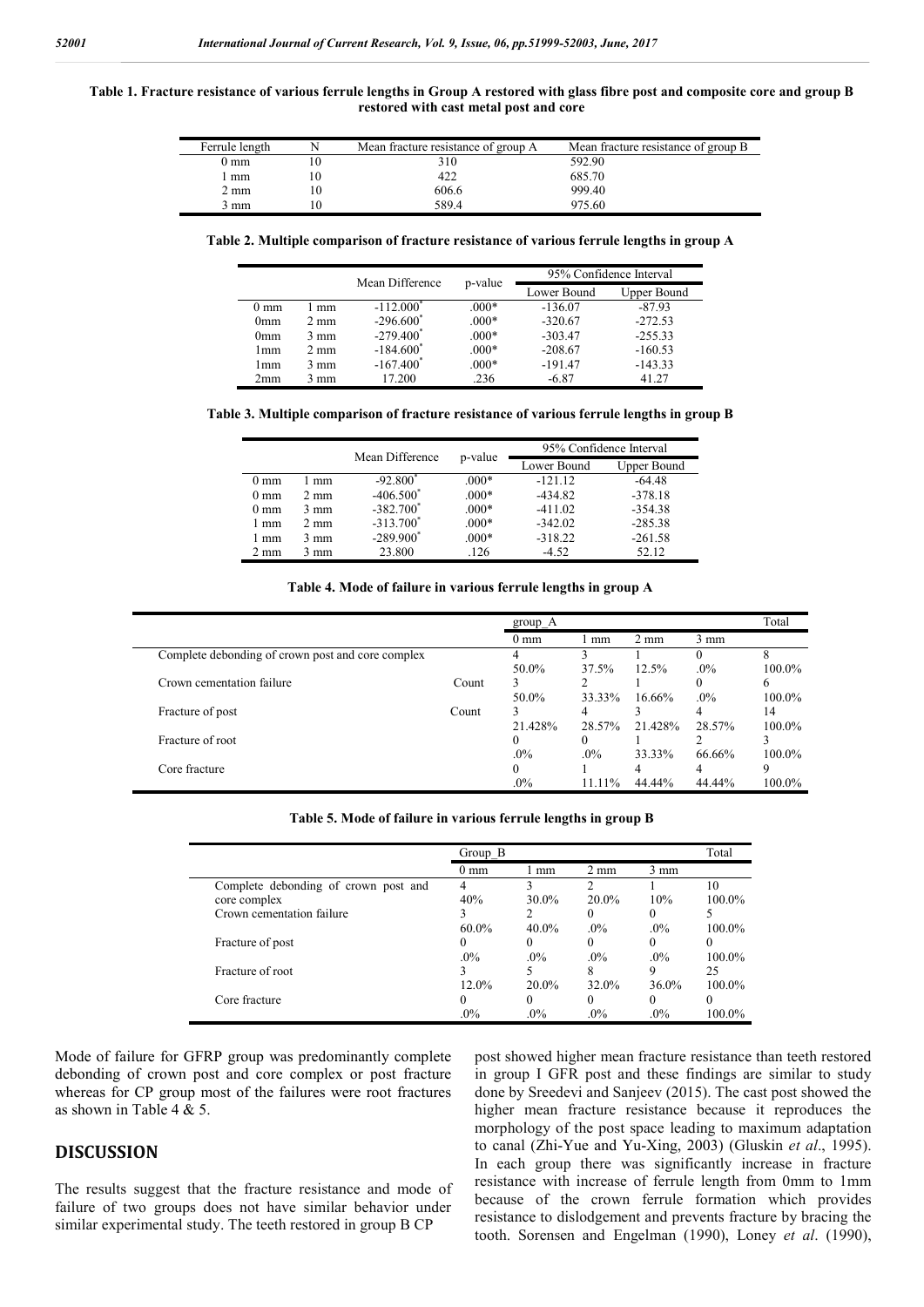Isidor (1999) suggested that 1mm of coronal dentin above the shoulder significantly increased the failure threshold. When ferrule length is increased from 1mm to 2mm, there was significant increase in mean fracture strength due to increase in hugging action of metal crown due to increase in the surface area as 2mm was greater than 1mm as suggested by Philip LB (Tan *et al*., 2005). Further increase in ferrule length there is decrease in fracture strength. These results are consistent with those of previous studies which observed that ferrule length larger than 2mm was not able to resist the compressive load (Pereira *et al*., 2005). It is believed that cemented post acts as class I lever with fulcrum at cervical region of the post (Pilo *et al*., 2002; Pereira *et al*., 2006). Length of post inside the root should be greater than its length outside the root. This reduces the length of lever arm. If the length of crown ferrule is increased from 2mm to 3mm, the length of post outside the root increases. This increases the length of the lever arm which is responsible for increase in stresses inside the root. This in turn responsible for reduction in mean fracture resistance if teeth at 3mm ferrule length as compared to 2mm ferrule length. The hugging action of ferrule is there but lever action predominates at this length. Similar results of effect of increase in ferrule length were obtained in teeth restored in Group B and are in agreement with study done by Moksha Nayak (Moksha Nayak *et al*., 2010). The highest frequency of complete debonding of post and core complex was seen in  $A_0$  group followed by  $B_0$  $A_1$ ,  $B_1$ ,  $B_2$ ,  $A_2$ ,  $B_3$  and  $A_3$ . The highest frequency of crown decementation failures were seen in  $B_0$ , followed by  $A_0$ ,  $B_1$ ,  $A_1$ and  $A<sub>2</sub>$ . These failures suggest that complete debonding of post and core complex occurs at 0mm and 1mm ferrule length due to failure at the cement dentin interface that leads to loss of retention which causes complete debonding of crown post and core complex or crown cementation failure. Morgano and Brackett (1999) who reported that a flexible post may allow micromovement of core under occlusal load when ferrule is small or absent with resultant fracture of cement seal at crown margin. Libman and Nicholls (Libman and Nicholls, 1995) also reported similar results.



**Fig. 2. Middle root fractures in CP post**



**Fig. 3. Cervical root fractures in GPRS post**

Apart from this exclusive failures seen in Group A was fracture of restorative material and post fractures whereas in Group B there were fractures of middle root as shown in Fig 2. This can be explained by the fact that cast restorations have highest modulus of elasticity (220 GPa) as compared to glass fibre post (13-40 GPa), whereas the modulus of elasticity of dentin is (15- 25 GPa). The high difference in modulus of elasticity as compared to dentine has resulted in increased root fractures in case of cast post and core system. Due to near comparable modulus of elasticity to dentin in case of glass fibre post, the incidence of root fracture are less and cervical root fractures occurs as shown in Fig 3. Stress concentration increased within post and core and resulting in post and core failures.

The frequency of post fractures were increased when ferrule length is less. Increasing ferrule length from 2mm to 3mm, the mode of failure was predominantly core fracture and root fracture. These results are supported by finite element analysis study done by Garhnayak and Parkash (Garhnayak *et al*., 2011). According to Abdalla and Alhadainy and Pereira, *et al*. (1996) (Moksha Nayak *et al*., 2010) the fracture of composite resin core when occlusal forces is applied may be a positive occurrence because it could be protective to the supporting root. Valle and Jefferson also concluded that the GFRP system showed complete debonding of crown post and core complex before any occurrence of root fracture (Pereira *et al*., 2014). Within Group B, at 0mm and 1mm ferrule length, majority of the specimen failed due to complete debonding of crown post and core complex and fracture of root. As the ferrule length was increased from 2mm to 3mm, the frequency of failures of root fracture increased because of increased stress concentration within the root.

#### **Conclusion**

Within the limitations of the study it can therefore be concluded that Group A (GFRP) system is better as its mode of failure is repairable. Retreatment is done by replacing by new post system but in group B (CP) system root fractures are